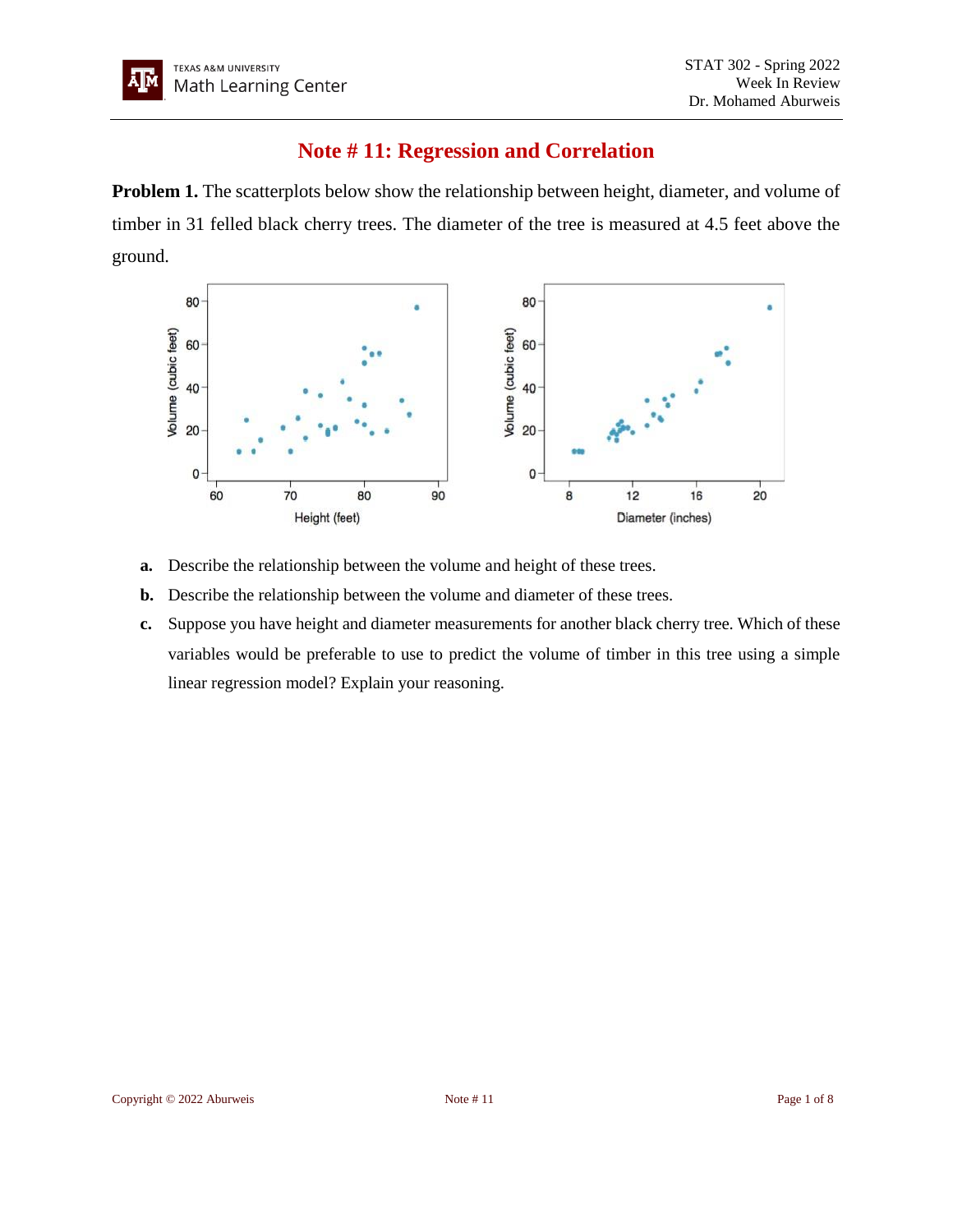**Problem 2.** The Coast Starlight Amtrak train runs from Seattle to Los Angeles. The scatterplot below displays, the distance between each stop (in miles) and the amount of time it takes to travel from one stop to another (in minutes).



- **a.** Describe the relationship between distance and travel time.
- **b.** How would the relationship change if travel time was instead measured in hours, and distance was instead measured in kilometers?
- **c.** The correlation between travel time (in miles) and distance (in minutes) is  $r = 0.636$ . What is the correlation between travel time (in kilometers) and distance (in hours)?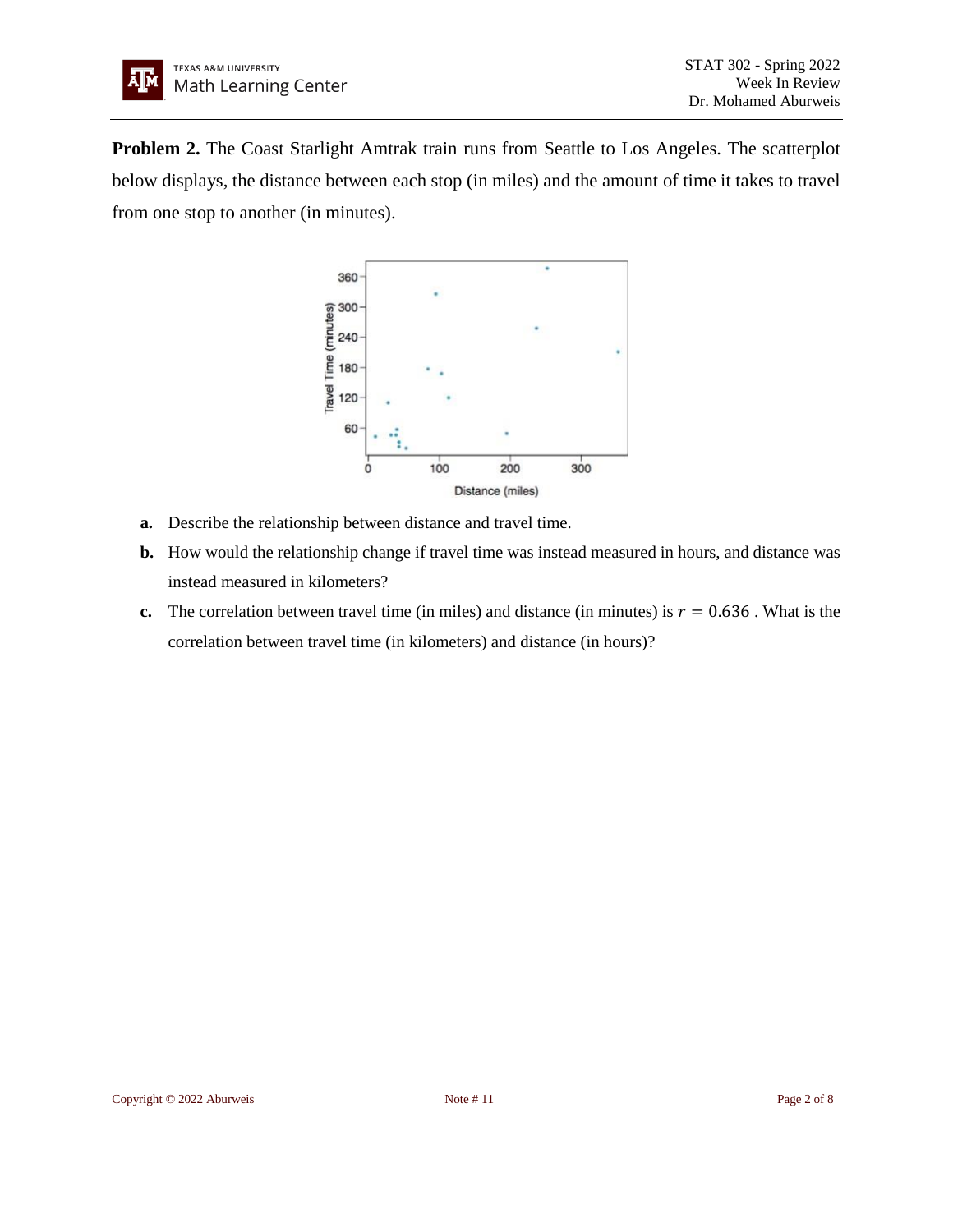**Problem 3.** What would be the correlation between the annual salaries of males and females at a company, if for a certain type of position men always made:

- **a.** \$5,000 more than women?
- **b.** twice as much as women?
- **c.** 25% less than women?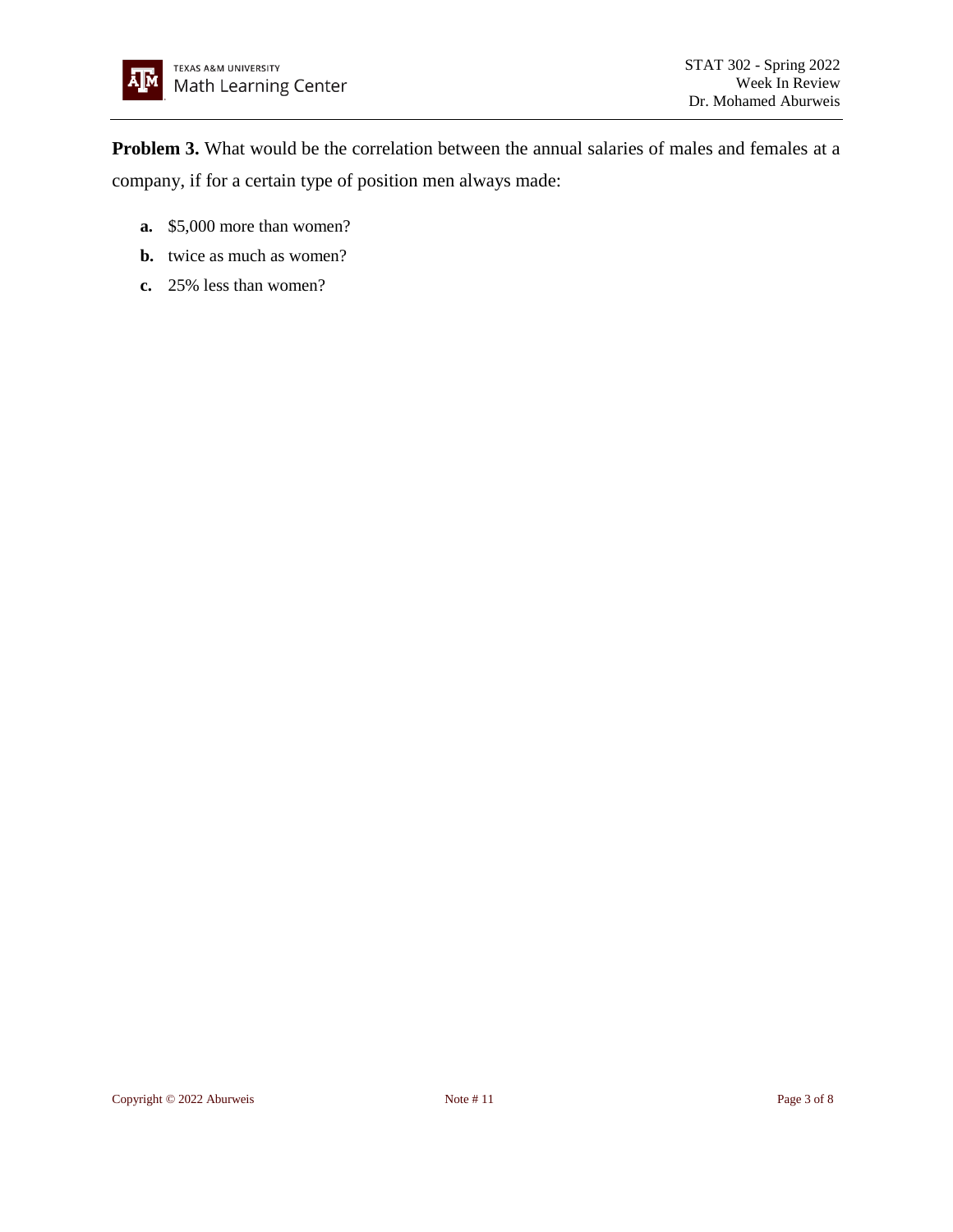

**Problem 4.** Determine if the following statements are true or false. Explain.

- **a.** A correlation coefficient of -0.90 indicates a stronger linear relationship than a correlation of 0.5.
- **b.** Correlation is a measure of the association between any two variables.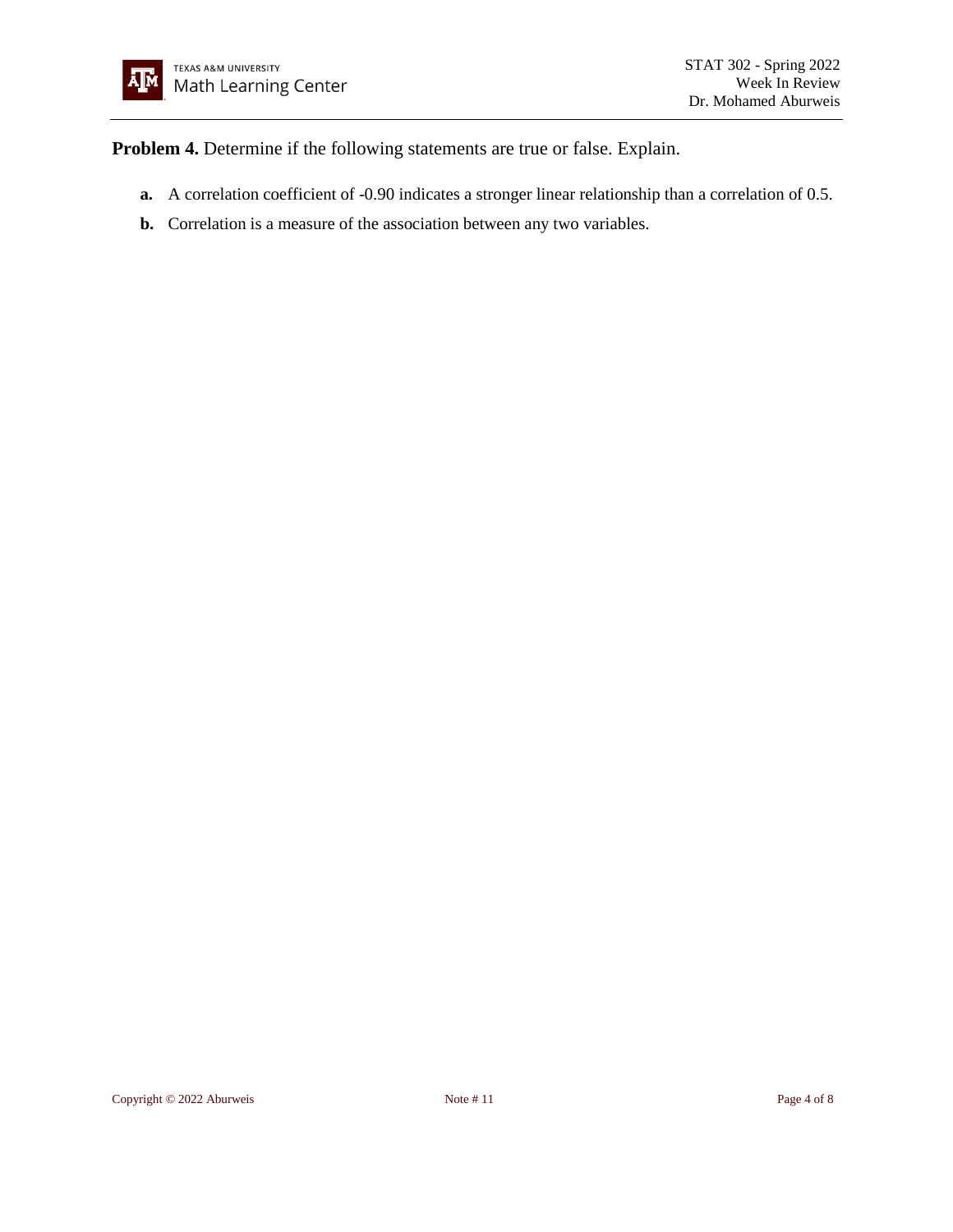



- **b.**  $r = 0.07$
- **c.**  $r = 0.86$
- **d.**  $r = 0.99$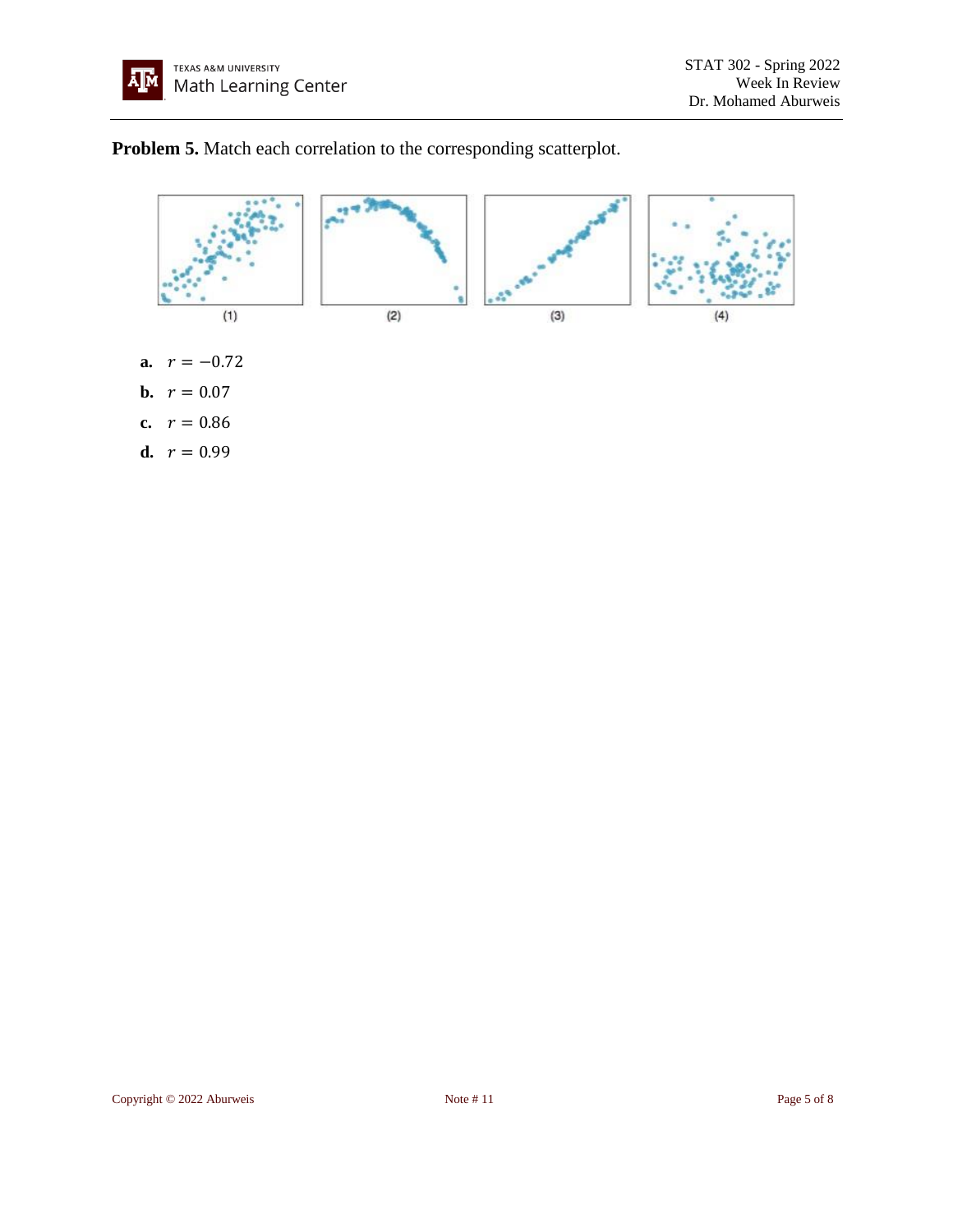**Problem 6.** In college freshman men, it appears as though there is a linear relationship between height (in inches) and weight (in pounds). In a sample of the population, we see that the average height is 68.4 inches, with a standard deviation of 4.0 inches. We see that the average weight is 141.6 pounds, with a standard deviation of 9.6 pounds. The correlation between height and weight in our sample is 0.73. We would like to create a linear model that can be used to predict a male college freshman's weight, given we know their height.

- **a.** What is the formula for the linear model?
- **b.** Interpret the slope.
- **c.** Interpret the intercept.
- **d.** What is r-squared?
- **e.** Interpret r-squared.
- **f.** James is a male college freshman who is 68 inches tall. What is his predicted weight?
- **g.** James actually weighs 152 pounds. What is his residual?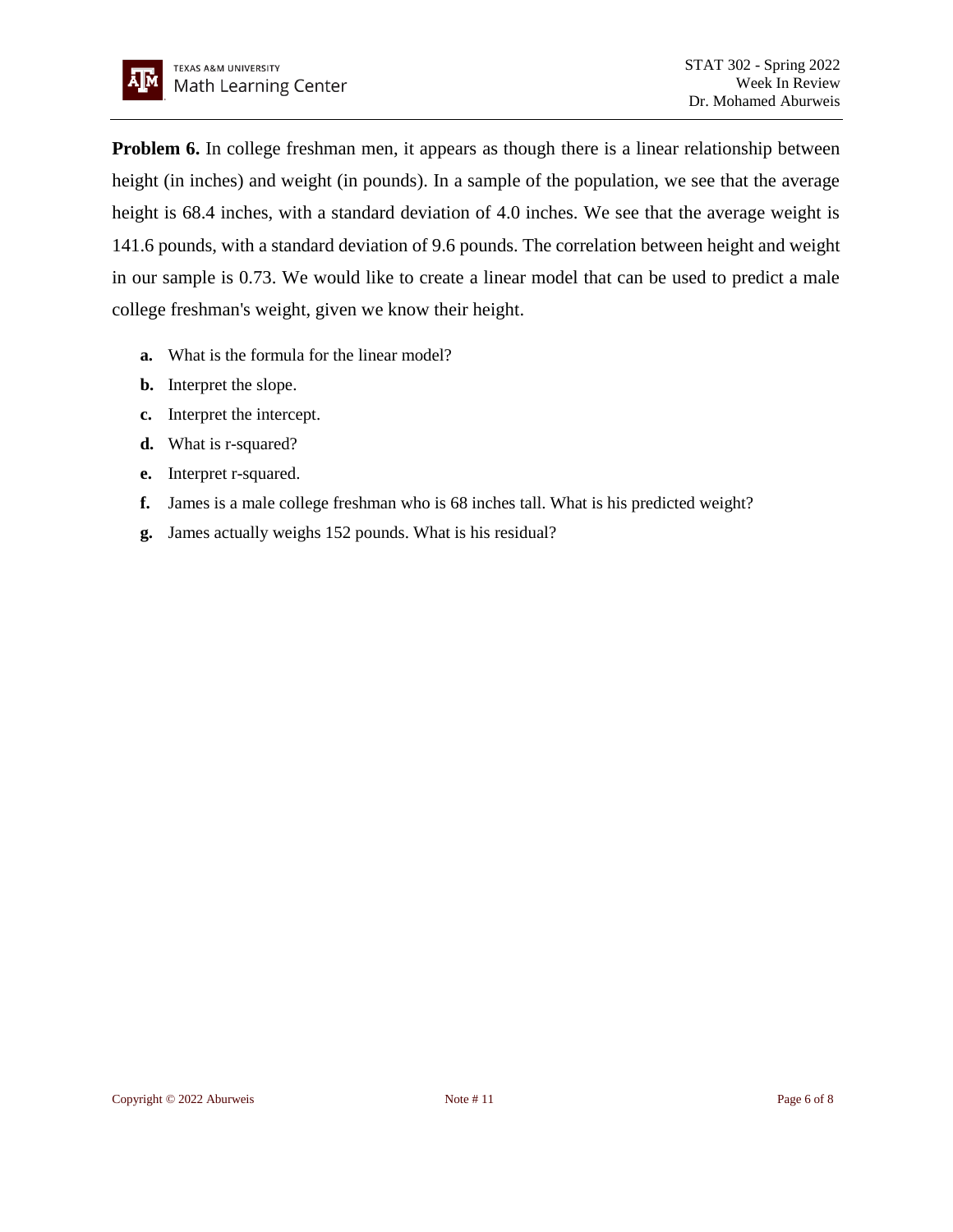**Problem 7.** The scatterplot shows the relationship between socioeconomic status measured as the percentage of children in a neighborhood receiving reduced-fee lunches at school (lunch) and the percentage of bike riders in the neighborhood wearing helmets (helmet). The average percentage of children receiving reduced-fee lunches is 30.8% with a standard deviation of 26.7% and the average percentage of bike riders wearing helmets is 38.8% with a standard deviation of 16.9%.



- **a.** If the r-squared for the least-squares regression line for the data is 72%, what is the correlation between the two variables?
- **b.** What is the least-squares regression line?
- **c.** Interpret the intercept of the least-squares regression line.
- **d.** Interpret the slope of the least-squares regression line.
- **e.** What would the value of the residual be for a neighborhood where 40% of the children receive reduced-fee lunches and 40% of the bike riders wear helmets? Interpret the meaning of this residual.